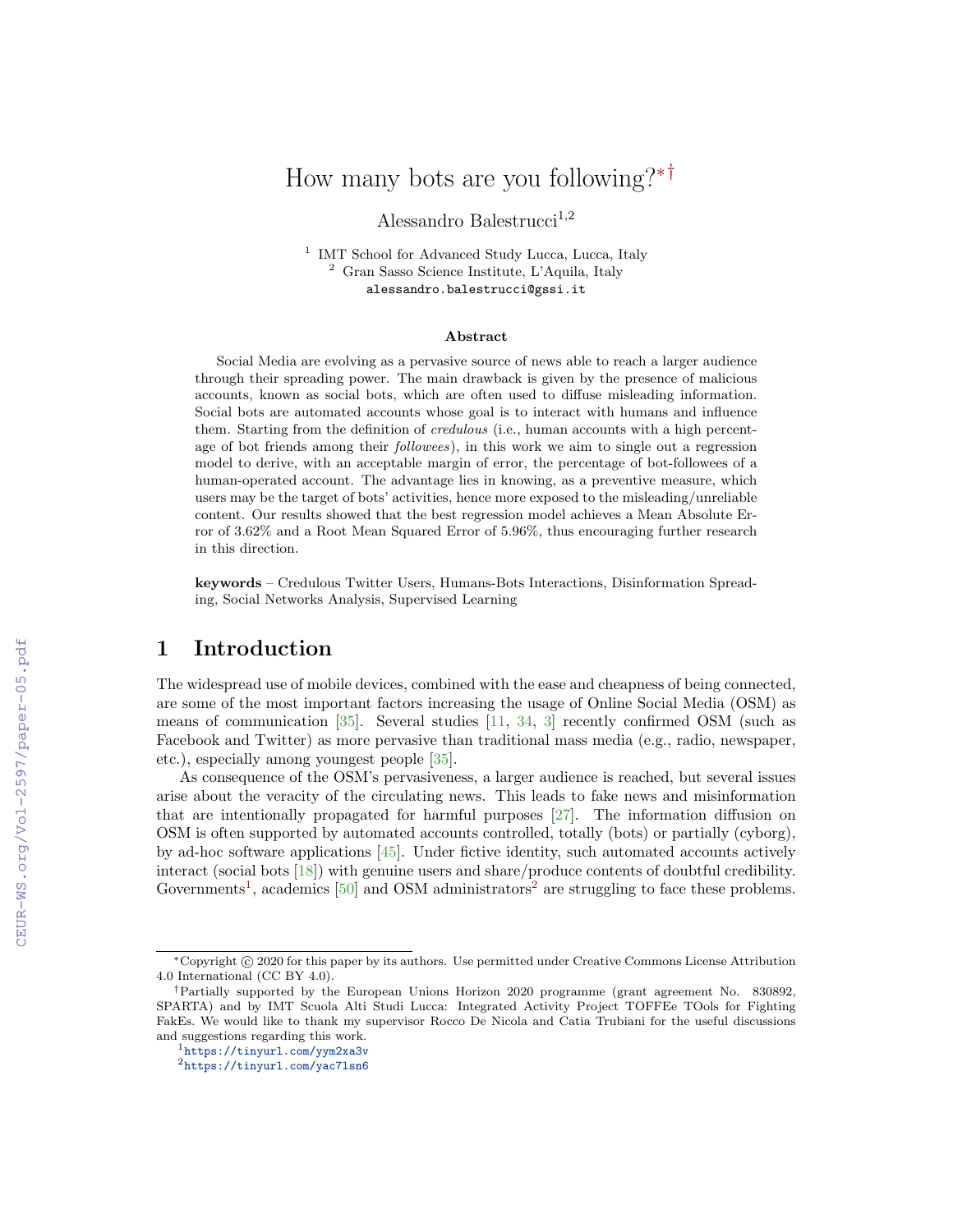Despite the efforts spent by OSM administrators in removing suspicious accounts<sup>[3](#page-1-0)[4](#page-1-1)</sup>, and by researchers in improving bot detection techniques [\[33,](#page-11-0) [2\]](#page-10-0), this plague is far from being eradicated. In fact, by recent estimates on Twitter, the percentage of bots among the active users ranges between 9% and 15% [\[45\]](#page-12-0). Furthermore, a new generation of bots, more sophisticated than the previous ones, are able to avoid detection by mimicking human behaviour [\[14\]](#page-10-1).

In some cases, bots have been used to call volunteers in case of emergencies [\[40\]](#page-11-1) or to spread academic events such as conferences, but these are only exceptions. In fact, a dominant use of these artificial entities is for malicious purposes, e.g., to encourage hate speeches, misconception and, more in general to influence people [\[44,](#page-12-1) [25\]](#page-11-2).

The effectiveness of such malicious activities, intended to manipulate public opinion, has been investigated on the Brexit referendum [\[22\]](#page-11-3), the US Presidential election 2016 [\[8\]](#page-10-2), the elections in France [\[17\]](#page-10-3) and Mexico [\[9\]](#page-10-4). These are few well-known examples of how and to what extent bots and disinformation can damage democracy, especially if this kind of campaigns target specific categories of users.

A recent study stated that the majority of genuine (human) users usually do not check the reliability of contents on OSM, and many even share these articles [\[16\]](#page-10-5); hence contributing, although unknowingly, to diffuse unreliable content. Moreover, in [\[26\]](#page-11-4) models for influence propagation in OSM have been studied, and a strong correlation emerged between the target nodes (to influence) and the role of their neighbours (social contacts).

Using Twitter as benchmark, this paper focuses on finding a way to determine, as precisely as possible, the amount of potential malicious accounts (bots) a human is following (bot-followees). In our opinion, the more bots a user is following, the more she/he is exposed to potentially malicious activities. Specifically, by using Machine Learning (ML) techniques, we aim to single out a regression model able to predict, for a human-operated account, the percentage of its *bot-followees.* Starting from a publicly available dataset<sup>[5](#page-1-2)</sup> of *credulous* users, built in [\[7\]](#page-10-6), and by using commonly employed features from the literature [\[45,](#page-12-0) [12\]](#page-10-7), we build several regression models by means of various ML algorithms. Since this work deal with a regression task, we cannot use the well-known metrics usually used for classification tasks (e.g., accuracy, F-score); instead, as in [\[32\]](#page-11-5), we will use the Mean Absolute Error (MAE) and the Root Mean Squared Error (RMSE) for evaluation.

For the sake of completeness, we experiment on two "versions" of the considered dataset: firstly by considering the subset of credulous users only (with 316 instances, henceforth called credulous-only), and then on the whole set of human-operated accounts (with 2,838 instances, named *all humans*. The experimental results are promising. The best model trained by using credulous-only, achieves a MAE of  $4.32\%$  and a RMSE of  $6.62\%$ . On the other hand, astonishingly, the best model trained on the whole humans set, fits better; in fact it obtains a MAE of 3.62% and a RMSE of 5.96%. Although RMSE scores are not the best obtained, by following the finding in [\[48\]](#page-12-2), we prefer to give more importance to MAE scores than to RMSE.

Despite these encouraging results, additional efforts are needed to improve users' awareness. The usefulness in improving the accuracy of these models is twofold. Firstly, in a preventive way, to identify sensible users more exposed to the malicious activities of bots and by being identified as good targets of misinformation campaigns. Secondly, to safeguard the usefulness, credibility and effectiveness of social media as mean of communication. Moreover, by adapting the concept of users' following to other types of relationships between users, it is possible to conduct these same experiments in other Social Media, e.g. Facebook.

<span id="page-1-0"></span><sup>3</sup>Facebook: <https://tinyurl.com/y3yzvpah>

<span id="page-1-1"></span><sup>4</sup>Twitter: <https://tinyurl.com/y3efs8s5>

<span id="page-1-2"></span><sup>5</sup>Dataset: <https://tinyurl.com/y4o98c7l>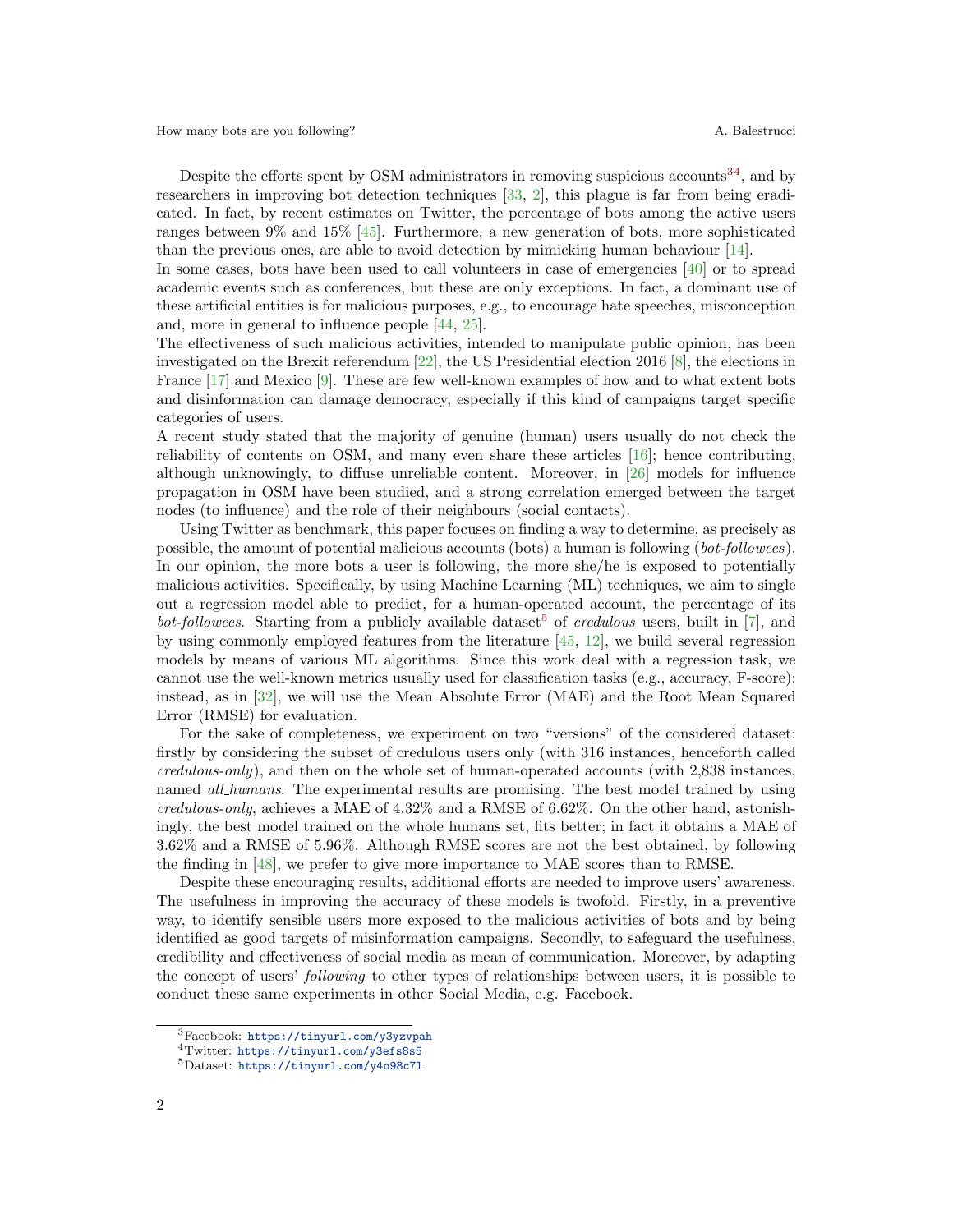The remainder of this paper is organized as follow: Section [2](#page-2-0) presents the related work highlighting differences and novelty of our approach; Section [3](#page-3-0) exposes the general approach and provides the details of the performed experiments; Section [4](#page-5-0) illustrates the experimental results; Section [5](#page-8-0) discusses the main findings, and Section [6](#page-9-0) concludes the paper by outlining future research.

# <span id="page-2-0"></span>2 Related Work

This paper aims to investigate the dynamics and causes of human users influenced by Social Media, especially if interacting with bots and exposed to misinformation. In the following, we review the related work dealing with similar goals.

Despite this cannot be considered an exhaustive literature review, we tried to supply concepts, definitions and adopted strategies related to interactions between human-operated accounts and bots on Social Media; and to stress the differences and novelty in this work.

In [\[46\]](#page-12-3) the authors stress the importance of adopting protection mechanisms in Social Media to protect human-operated accounts. To this purpose, the authors provided the definition of susceptible users, i.e., users who start to interact with a social bot (even if only once). By introducing a set of 97 features (categorized in linguistic, network and behavioural), a binary classifier is successfully produced to spot out susceptible users. A regression model was also built to predict users level of susceptibility without success. Inspired by the definition of susceptible users, in our work we investigate on the challenging task to build a regression model able to predict the percentage of bot-followees of human-operated accounts.

On the same line of the described research, in [\[47\]](#page-12-4) the authors conducted a feature study to single out those features useful to predict whether a user is likely to interact with a bot. To this end, the considered users have been contacted by a bot through a tweet mention, and when replying users are labelled as susceptible. The drawback of this approach is represented by the key feature (i.e., klout score), no longer available due to the related web-service closure.

In [\[31\]](#page-11-6) a comprehensive categorization scheme for social bot attacks in Twitter has been proposed. The analysis of each attack is considered along different dimensions, i.e., targets, account types, vulnerabilities, attack methods and results. This categorization is useful to investigate to which class of attacks users with a considerable percentage of bot-followees are vulnerable. Specifically, the authors observed the impact of social bots in link creation between targeted human-operated accounts in Twitter.

Inspired by [\[46\]](#page-12-3), in [\[42\]](#page-11-7) gullible users have been defined in relation to their susceptibility to fake news. The authors present five degrees of susceptibility (referred to a user's reply to a fake news) and, by using the same features of  $[46]$ , aim to build a multi-class classifier predicting the susceptibility level. The classifier achieves an AUC of 0.82. Similarly to this approach, we also used existing feature sets (Botometer [\[15\]](#page-10-8) and ClassA [\[12\]](#page-10-7)), but applied to a regression task.

An interesting case study is presented in [\[39\]](#page-11-8), where human's skills have been tested in recognizing fake accounts generated by the M3 app [\[29\]](#page-11-9). In general, there is a good humans' ability to distinguish the generated accounts, but there are no details on the characteristics of such fake accounts. Sharing the same motivation, our work aims to produce a regression model that, complementary to [\[39\]](#page-11-8), quantifies when a human user is not able to recognize a bot.

We conclude this section by mentioning our previous works  $[6, 7]$  $[6, 7]$  $[6, 7]$ . Beside the definitions of susceptible users [\[46\]](#page-12-3) and gullible users [\[42\]](#page-11-7), in [\[6\]](#page-10-9) we introduced the concept of credulous users, i.e., human operated accounts following a considerable amount of bots (i.e., bot-followees using Twitter's slang). A set of rules have been introduced to discern whether a user is a credulous, and these rules allow to rank human operated accounts by relying on the ratio of bots (supported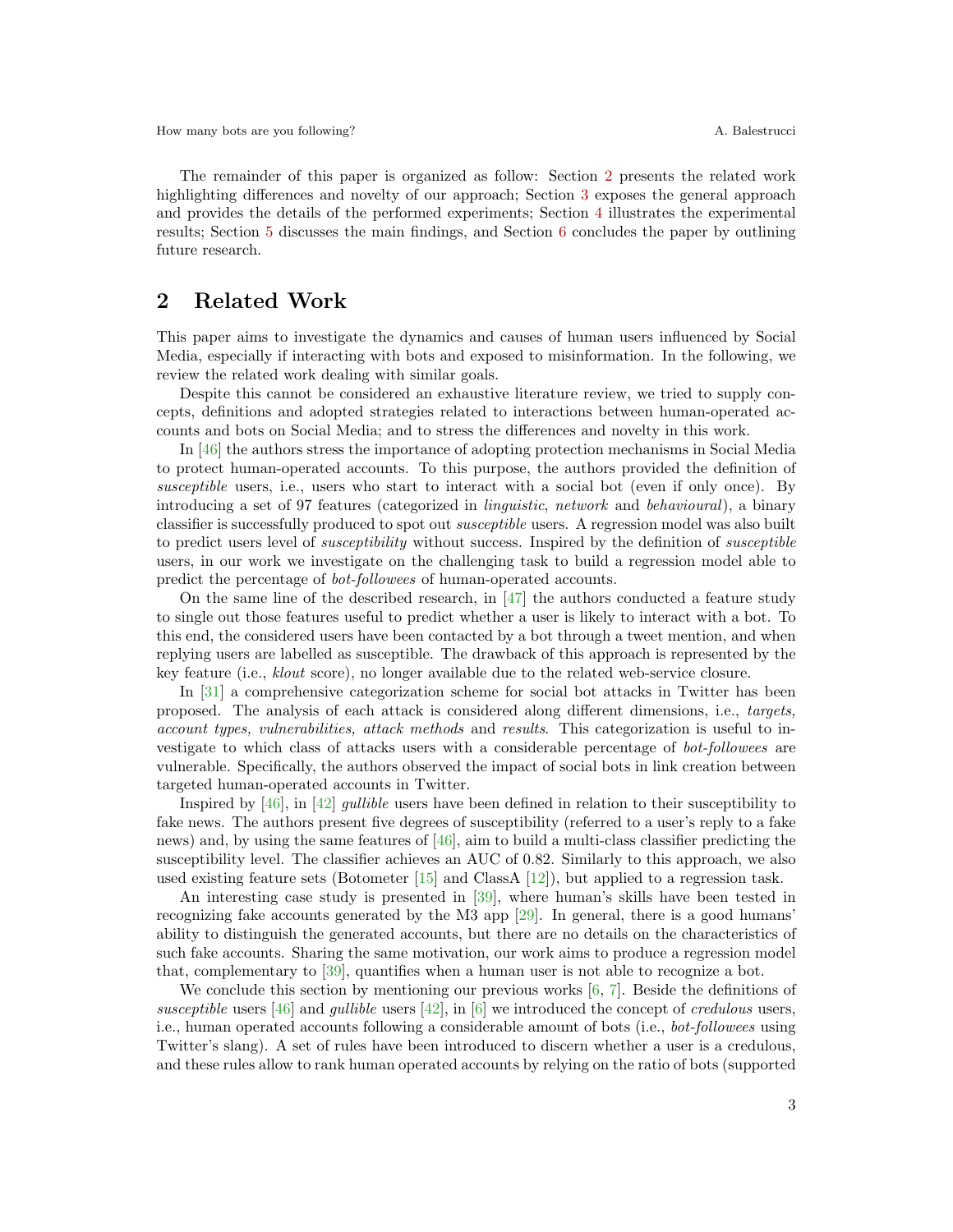by a bot detector) over their followees. On a dataset with more 700 human operated accounts, only [6](#page-3-1)4 have been identified as credulous<sup>6</sup>. Here, the drawback is represented by the huge amount of data needed to investigate the followees of humans under analysis.

To overcome this issue, in [\[7\]](#page-10-6), we built a binary classifier to find out credulous Twitter users by considering a larger ground-truth (of almost  $3k^7$  $3k^7$ ) and considering only features of the profile and not of users' followees. We ended up with a lightweight (in terms of costs for gathering the data) classifier. The achieved classification performance have been very promising with an accuracy of 93.27% and an AUC (Area Under the ROC curve) of 0.93.

Although this work is in line with the themes of the previous ones  $[6, 7]$  $[6, 7]$  $[6, 7]$ , it differs in scope and strategy. The primary target is the prediction of a percentage value of bot-followees, and the adopted strategy is no longer the classification, but the regression.

# <span id="page-3-0"></span>3 Experimental Setup

This section explains the dataset, the features and the experimental design; specifying the metrics used to evaluate the performance of the trained models.

### 3.1 Dataset

The considered dataset includes 2,838 IDs of human-operated accounts on Twitter, presented in [\[7\]](#page-10-6) and publicly available<sup>7</sup> . A label (0 or 1) is associated to each entry to indicate whether an account is credulous (with 1) or not (with 0).

For each account we downloaded all the information (timeline, tweet mentions and profile data) of its followees. Then, through of a bot detector [\[7\]](#page-10-6), it has been possible to assign, to each followee, a label indicating whether it is a bot. This allows us to derive a ground-truth where each accounts is assigned to a percentage of its bot-followees (publicly available<sup>[8](#page-3-3)</sup>). As anticipated in Section [1,](#page--1-2) two versions have been built: one with 316 entries labeled as credulous (credulous-only) and another one including all 2,838 human-operated accounts (all hums). All accounts in our dataset belong to human users and taken from three datasets publicly available<sup>[9](#page-3-4)</sup> described below:

cresci-2015 [\[12\]](#page-10-7). This repository consists of three smaller datasets: (i) 469 Twitter accounts certified as human-operated during in a research project named @TheFakeProject. (ii) 1,481 accounts selected as genuine users as the result of a sociological study relying on manual verification. (iii) 833 fake accounts, bought from three different Twitter accounts online markets.

cresci-2017 [\[13\]](#page-10-10). This repository contains 3,474 Twitter accounts certified as humans and 6,609 social spambots (e.g., spammers of job offers and advertising products on sale at Amazon). The humans were selected through a hybrid crowd-sensing approach [\[5\]](#page-10-11); the authors of [\[13\]](#page-10-10) randomly contacted Twitter users and asked simple questions in natural language, all replies were then manually verified.

varol-2017 [\[45\]](#page-12-0). This repository consists of 2,573 Twitter accounts selected after a manual annotation based on inspecting the profile details and the produced content. Overall, 1,747 Twitter accounts were annotated as human-operated and 826 as bots.

<span id="page-3-1"></span><sup>6</sup>First Credulous Dataset: <https://tinyurl.com/y6lod2yz>

<span id="page-3-2"></span><sup>7</sup>Dataset: <https://tinyurl.com/y4o98c7l>

<span id="page-3-3"></span><sup>8</sup>Used ground-truth: <https://tinyurl.com/tcjjmbu>

<span id="page-3-4"></span> $^9\mathrm{BotRepository:}$  <https://tinyurl.com/yxfxmqac>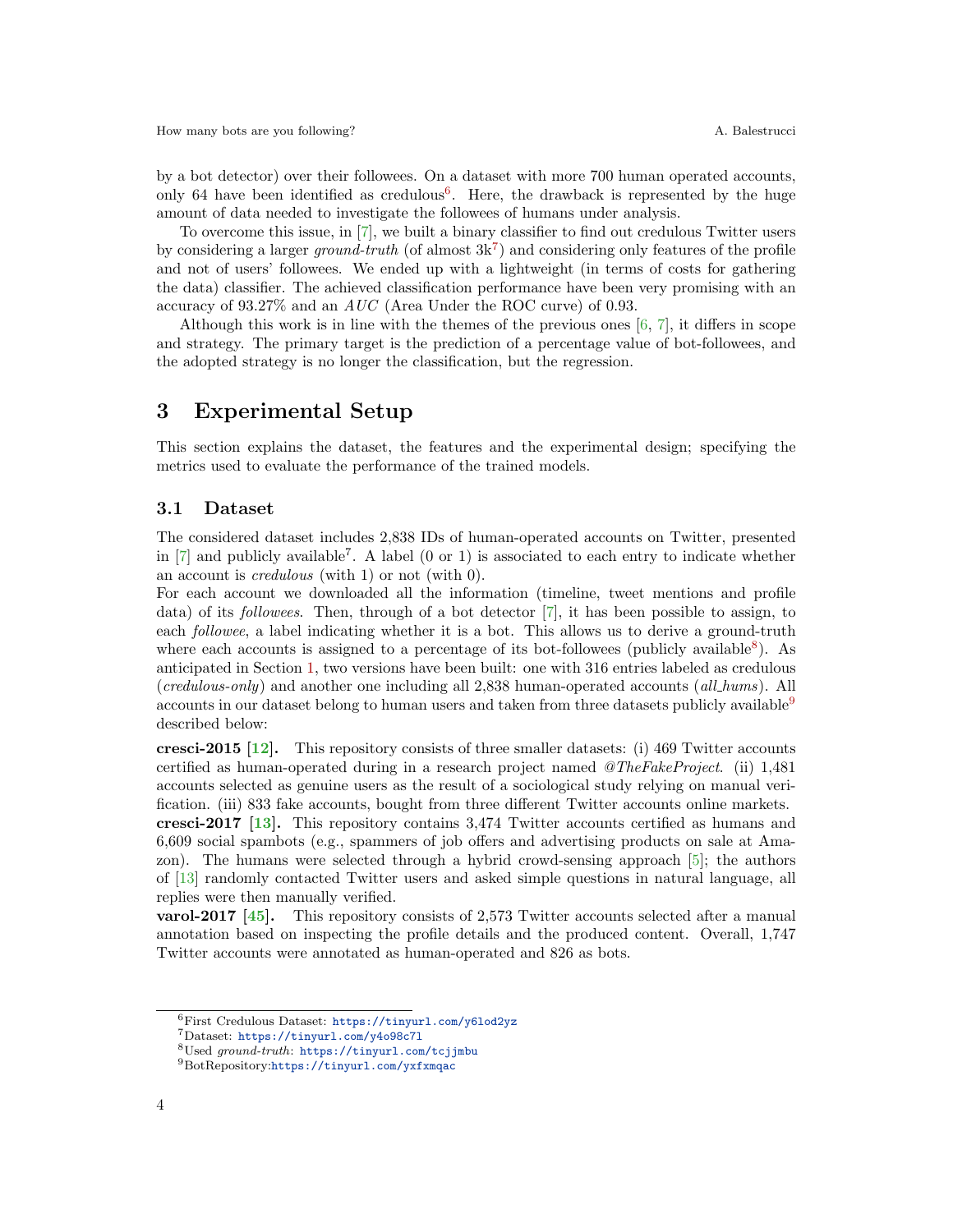### <span id="page-4-5"></span>3.2 Features

The features employed to represent the human accounts can be grouped in three sets. The first set inherits the features from the Botometer web service<sup>[10](#page-4-0)</sup>, plus some additional ones introduced in [\[6\]](#page-10-9). We use the Botometer macro categories scores, which encompasses the essence of all the features (around 1,000) [\[15\]](#page-10-8), on which the outputs' scores are computed. We extend this set by considering also: the CAP (Completely Automated Profile) value, the "Scores" [\[49\]](#page-12-5), the number of tweets and mentions. This augmented set of features will be called Botometer+.

The second set inherits the so-called ClassA features, singled out in [\[12\]](#page-10-7). We discard the one considering duplicated pictures, because we could not verify whether the picture of a profile was also used in another one. This subset is called ClassA-. We want to stress that these features can be calculated by only looking at the social profile of an account, without considering the timeline, that is instead considered in *Botometer+*. A schematic representation of these two feature sets is reported in table [5](#page-12-6) in Appendix [A.1.](#page-12-7)

The third set of features has been built through the union of the two previous ones and called ALL features. We want to stress the dataset's independency of the used feature sets that have been successfully used for binary classification task in [\[7\]](#page-10-6). The introduction of new features is out of the scope of this work.

### <span id="page-4-4"></span>3.3 Experimental Design

The experimental session starts by setting up the data; precisely, by transforming the entries of our dataset accordingly to the three sets of features.

Afterwards, to train regression models, 14 algorithms have been employed. The machine learning framework utilized to conduct the experiments is Weka [\[21\]](#page-10-12). It is worth to notice that, by default, the results obtained by the experimenter in the weka framework are cross-validated. Accordingly to the notation adopted by the tool, the algorithms are:  $\text{Zero}R^{11}$  $\text{Zero}R^{11}$  $\text{Zero}R^{11}$  (used to obtain a baseline value against which to compare the values of the other model), REPTree [\[37\]](#page-11-10), Linear-Regression [\[28\]](#page-11-11), k-Nearest Neighbour (IBk) [\[1\]](#page-9-1), LWL [\[4\]](#page-10-13), AdditiveRegression [\[20\]](#page-10-14), Regression-ByDiscretization [\[19\]](#page-10-15), M5Rules [\[38\]](#page-11-12), DecisionStump [\[24\]](#page-11-13), GaussianProcess [\[30\]](#page-11-14), SMOreg [\[43\]](#page-11-15), MultilayerPerceptron [\[36\]](#page-11-16), MLPRegressor<sup>[12](#page-4-2)</sup>, RandomForest [\[10\]](#page-10-16). To investigate whether regression models, built on credulous users work better than the general case, we experiment on both versions (*credulous-only* and *all\_hums*).

Results evaluation At best of our knowledge, there are few papers addressing this problem [\[46,](#page-12-3) [42\]](#page-11-7). Hence, no well-defined baseline is available from the literature to compare our results. To overcome this issue, we compare the performance of the trained models (obtained from the aforementioned algorithms) with the score calculated by ZeroR method, since it predicts, for each human-operated account, the average value of the population.

To evaluate models' performance, two metrics have been used: Mean Absolute Error (MAE) and Root Mean Squared Error (RMSE) that are widely used for regression tasks<sup>[13](#page-4-3)</sup> [\[32\]](#page-11-5). The former measures the average of errors in a set of numerical predictions, between the real values and the predicted ones  $(MAE = \frac{1}{n} \sum_{j=1}^{n} |y_{real_j} - y_{pred_j}|)$ ; the latter measures the error too, but it stresses more the prediction error by raising the square of the difference between the real values and the predicted ones  $(RMSE = \sqrt{\frac{1}{n} \sum_{j=1}^{n} (y_{real_j} - y_{pred_j})^2}).$ 

<span id="page-4-0"></span><sup>10</sup>Botometer web service (RapidAPI): <https://tinyurl.com/yytf282s>

<span id="page-4-1"></span><sup>11</sup>ZeroR weka: <https://tinyurl.com/y4hdhp54>

<span id="page-4-2"></span><sup>12</sup>MLPRegressor weka: <https://tinyurl.com/y5krc6d2>

<span id="page-4-3"></span><sup>13</sup><https://tinyurl.com/yd9ljcmj>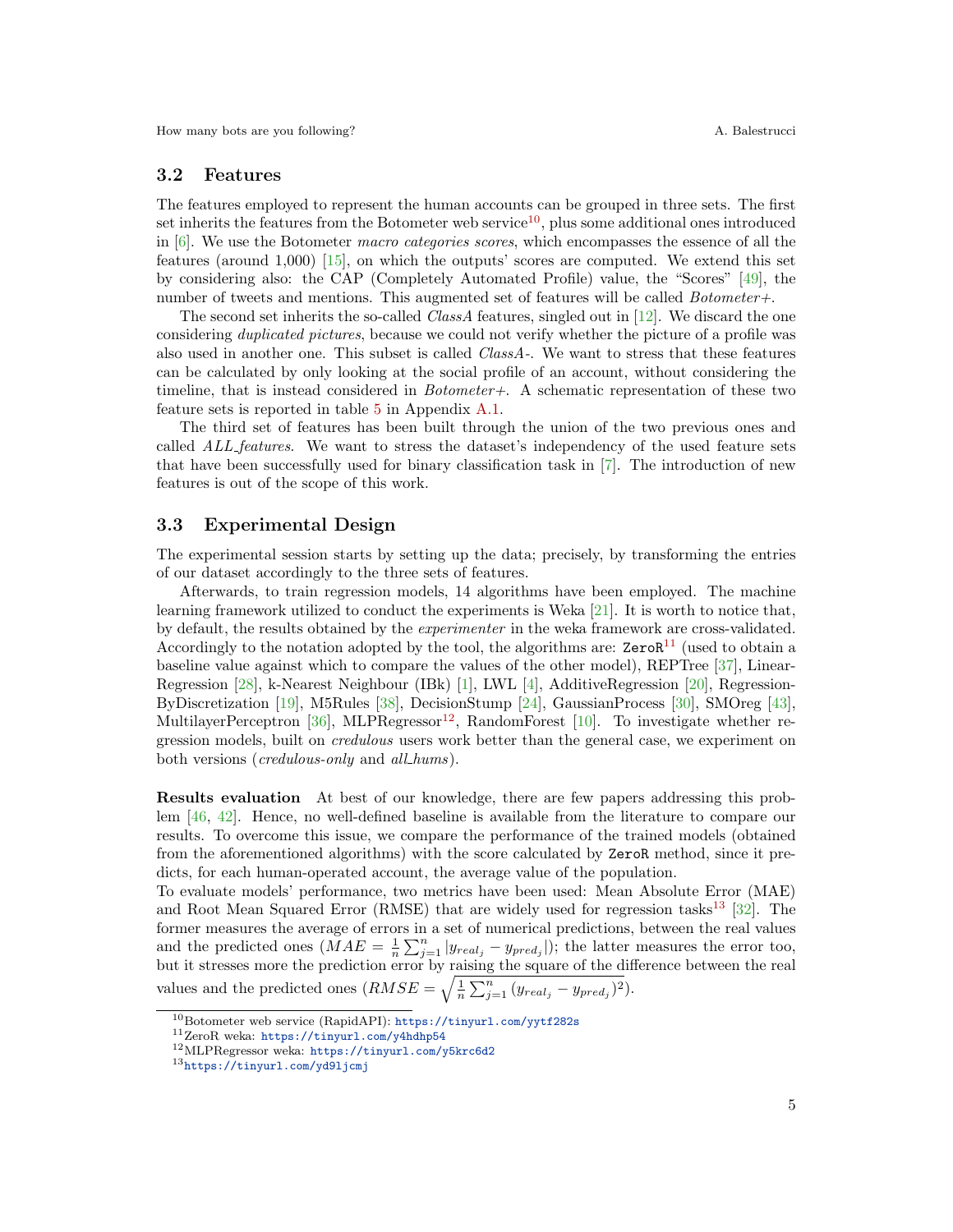Through the experimental results analyzer embedded in Weka [\[41\]](#page-11-17), we performed statistical tests (paired T-Test [\[23\]](#page-11-18) with  $\alpha = 0.05$ ) to determine which algorithm performs significantly better than the baseline, relatively to each set of features.

All the results are presented in the following section [4](#page-5-0) and then discussed in section [5.](#page-8-0)

### <span id="page-5-0"></span>4 Experimental Results

For sake of clarity, Section [4.1](#page-5-1) reports the results referring to the experiments performed on the set of credulous users only (credulous-only). Section [4.2](#page-6-0) shows the outcome derived by considering all the human-operated accounts (all\_hums).

Tables [1-](#page-5-2)[4](#page-7-0) have the same structure, differing in evaluation metric and ground-truth data entries. In the first column the algorithms mentioned in Section [3.3](#page-4-4) are listed. The remaining columns show the scores obtained when dataset's instances are represented according to a specific feature set (see section [3.2\)](#page-4-5) namely  $Bottometer+$ ,  $ClassA-$  and  $All_features$ . The first row of the table contains the baseline obtained through the ZeroR method. The star symbol indicates some tables' entries whose associated value is significantly lower than the baseline, according to the paired t-test performed by Weka (see results evaluation in Section [3.3\)](#page-4-4). The lowest score is reported in bold.

### <span id="page-5-1"></span>4.1 Credulous-only

Table [1](#page-5-2) reports the scores related to the RMSE. The baseline is offered by ZeroR showing a score equal to 6.73%. Note that in the column headed  $Bottometer+$ , there are no starred values. Despite some of them are lower than the baseline (i.e., *LinearRegression, M5Rules, Gaussian*-Processes, SMOreg and RandomForest), their values have not been considered significantly lower by Weka, in fact they are slightly better than the baseline. Among all values, the lowest one belongs to GaussianProcesses (6.48%) followed by LinearRegression (6.52%).

| Algorithms                                  | <b>Feature</b> sets |             |              |
|---------------------------------------------|---------------------|-------------|--------------|
|                                             | $Bottometer+$       | $Class A -$ | All_features |
| $\rightarrow$ ZeroR $\leftarrow$ (baseline) | 6.73                | 6.73        | 6.73         |
| REPTree                                     | 6.92                | 6.86        | 6.86         |
| LinearRegression                            | 6.52                | 8.52        | 8.62         |
| IBk                                         | 8.71                | 8.95        | 8.02         |
| LWL                                         | 6.84                | $6.10*$     | 6.26         |
| AdditiveRegression                          | 6.79                | 6.30        | 6.20         |
| RegressionByDiscretization                  | 8.43                | 7.47        | 7.78         |
| M5Rules                                     | 6.53                | 9.20        | 7.44         |
| DecisionStump                               | 6.90                | $6.15*$     | $6.15*$      |
| GaussianProcesses                           | 6.48                | 7.34        | 7.55         |
| <b>SMOreg</b>                               | 6.62                | 7.70        | 7.71         |
| MultilayerPerceptron                        | 10.79               | 11.97       | 11.82        |
| <b>MLPRegressor</b>                         | 7.59                | 7.50        | 6.86         |
| RandomForest                                | 6.60                | $6.15*$     | 6.21         |

<span id="page-5-2"></span>Table 1: Root Mean Squared Error (RMSE) on credulous users

Differently from the  $Bottometer+$  case, the column  $Class A$ - there are some starred values.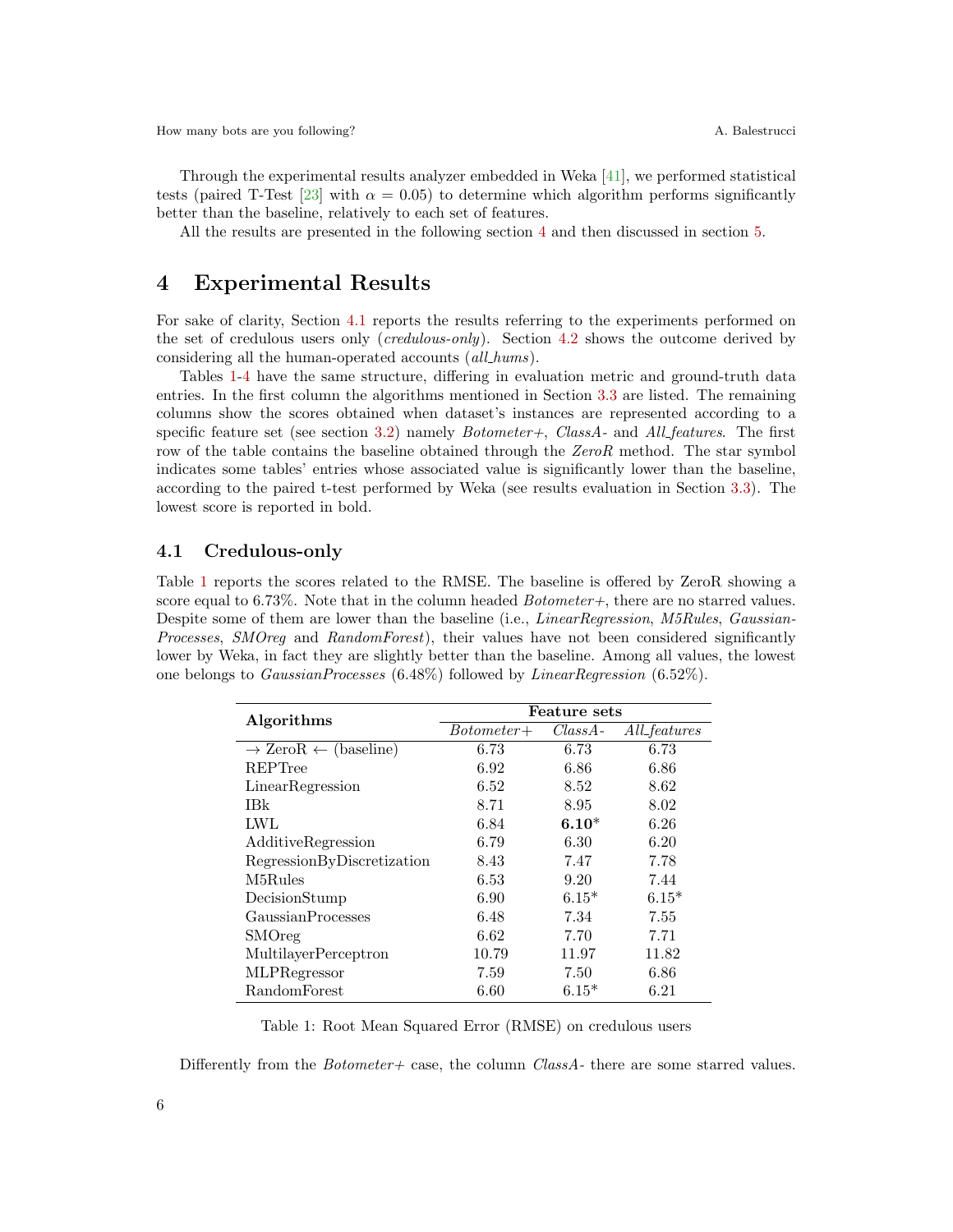<span id="page-6-1"></span>

| Algorithms                                  | <b>Feature</b> sets |             |              |
|---------------------------------------------|---------------------|-------------|--------------|
|                                             | $Bottometer+$       | $Class A -$ | All_features |
| $\rightarrow$ ZeroR $\leftarrow$ (baseline) | 4.84                | 4.84        | 4.84         |
| REPTree                                     | 4.91                | 4.78        | 4.77         |
| LinearRegression                            | 4.68                | 5.18        | 5.19         |
| <b>IBk</b>                                  | 5.88                | 6.17        | 5.44         |
| LWL                                         | 4.83                | $4.36*$     | $4.40*$      |
| AdditiveRegression                          | 4.83                | 4.55        | $4.39*$      |
| RegressionByDiscretization                  | 5.88                | 5.22        | 5.54         |
| M5Rules                                     | 4.68                | 5.18        | 4.90         |
| DecisionStump                               | 4.83                | $4.36*$     | $4.36*$      |
| GaussianProcesses                           | 4.66                | 4.90        | 4.95         |
| SMOreg                                      | $4.32*$             | 4.64        | 4.67         |
| MultilayerPerceptron                        | 6.91                | 8.17        | 7.92         |
| MLPRegressor                                | 5.16                | 5.19        | 4.78         |
| RandomForest                                | 4.86                | 4.54        | 4.44         |

Table 2: Mean Absolute Error (MAE) on credulous users

Both DecisionStump and RandomForest achieve a RMSE score of 6.15%; but, the lowest value of 6.10% belongs to LWL, which also is the best score reported in Table [1.](#page-5-2)

The last column of Table [1](#page-5-2) contains only one starred value which also the column's lowest score (*DecisionStump*). Like for the previous column, also here there are some values lower than the baseline  $(AdditiveRegression$  with  $6.20\%$  and  $RandomForest$  with  $6.21\%$ , but not enough to be labeled as star entries.

Table [2](#page-6-1) exposes the scores related to MAE. The indicated baseline is of 4.84%.

Looking at Botometer+ features, the values lower than the baseline are:  $4.83\%$  (LWL, AdditiveRegression, DecisionStump), 4.68% (LinearRegression, M5Rules), 4.66% (Gaussian-Processes) and 4.32% (SMOreg, starred). The latter is the lowest MAE.

When considering ClassA- features, the values lower than the baseline are: 4.78% (Linear-Regression), 4.64% (SMOreg), 4.55% (AdditiveRegression), 4.54% (RandomForest) and 4.36% (DecisionStump and LWL, both starred).

If all features are analyzed, the values lower than the baseline are: 4.78% (MLPRegresso), 4.77% (REPTree), 4.67% (SMOreg), 4.44% (RandomForest), 4.40% (LWL, starred), 4.39% (AdditiveRegression, starred), 4.36% (DecisionStump, starred).

### <span id="page-6-0"></span>4.2 All humans

In this Section we report the results related to the experiments performed on all human-operated accounts (2,838 instances).

Table [3](#page-7-1) reports the values concerning RMSE, with a baseline value of 6.25%.

In the second column ( $Bottometer+$ ), almost all the RMSE scores are lower than the baseline and starred, with the exception of IBk  $(7.73\%)$ , RegressionByDiscretization  $(6.32\%)$  and MultilayerPerceptron (7.67%). With a score of 5.77%, LinearRegression has the lowest column's RMSE (and the second better one in Table [3\)](#page-7-1). Concerning the third column (ClassA-), the situation is slightly worse. Despite nine values have better scores than the baseline, only three of them are significantly lower: 6.02% (REPTree, the lowest) and 6.06% (DecisionStump and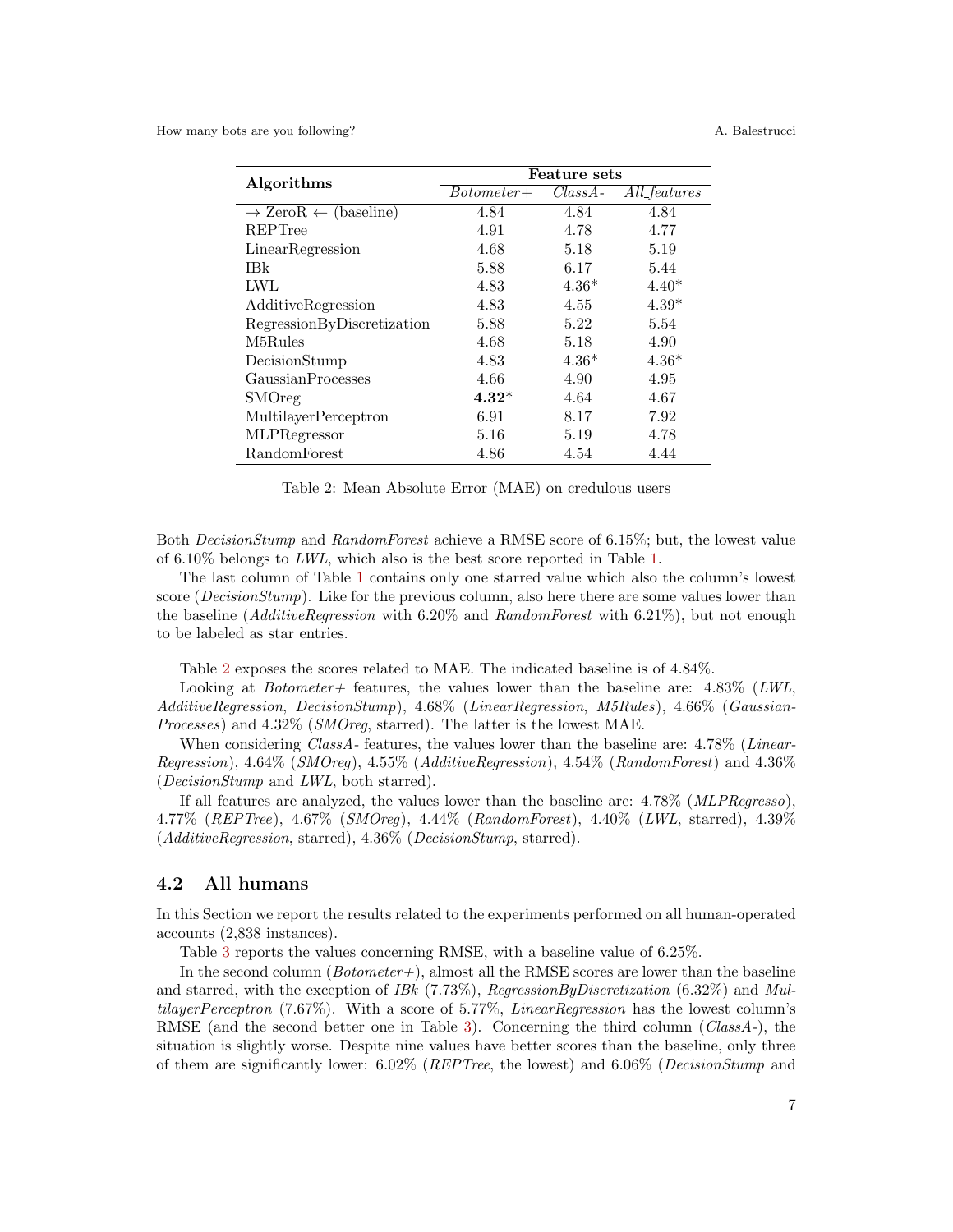<span id="page-7-1"></span>

| Algorithms                                  |               | <b>Feature</b> sets |              |
|---------------------------------------------|---------------|---------------------|--------------|
|                                             | $Bottometer+$ | $Class A -$         | All_features |
| $\rightarrow$ ZeroR $\leftarrow$ (baseline) | 6.25          | 6.25                | 6.25         |
| REPTree                                     | $5.96*$       | $6.02*$             | $5.93*$      |
| LinearRegression                            | $5.77*$       | 6.14                | $5.80*$      |
| <b>IBk</b>                                  | 7.73          | 8.58                | 7.59         |
| LWL                                         | $5.91*$       | 6.08                | $5.99*$      |
| AdditiveRegression                          | $5.84*$       | 6.07                | $5.80*$      |
| RegressionByDiscretization                  | 6.32          | 6.43                | 6.83         |
| M <sub>5</sub> Rules                        | $6.02*$       | 6.16                | $5.84*$      |
| DecisionStump                               | $5.96*$       | $6.06*$             | $6.02*$      |
| GaussianProcesses                           | $5.79*$       | 6.13                | $5.83*$      |
| SMOreg                                      | $5.91*$       | 6.36                | $5.96*$      |
| MultilayerPerceptron                        | 7.67          | 6.53                | 9.47         |
| MLPRegressor                                | $5.89*$       | $6.06*$             | 6.84         |
| RandomForest                                | $5.92*$       | 6.09                | $5.72*$      |

Table 3: Root Mean Squared Error (RMSE) on all the human-operated accounts

 $MLP$ Rergessor both). The forth column (ClassA-) shows a situation close to Botometer+'s case. In fact, with exception of four cases (i.e., IBk, RegressionByDiscretization, MultilayerPerceptron and MLPRegressor ), all the other entries have significantly better values w.r.t. baseline (starred table's entries). The lowest RMSE of 5.72% is achieved by using RandomForest and it is the better score of Table [3.](#page-7-1)

<span id="page-7-0"></span>

|                                             | <b>Feature</b> sets |             |              |
|---------------------------------------------|---------------------|-------------|--------------|
| Algorithms                                  | $Bottometer+$       | $Class A -$ | All_features |
| $\rightarrow$ ZeroR $\leftarrow$ (baseline) | 4.21                | 4.21        | 4.21         |
| REPTree                                     | $3.95*$             | $3.94*$     | $3.87*$      |
| LinearRegression                            | $3.84*$             | 4.08        | $3.83*$      |
| IBk                                         | 5.07                | 5.43        | 4.95         |
| LWL                                         | $3.97*$             | $4.00*$     | $3.98*$      |
| AdditiveRegression                          | $3.89*$             | $3.93*$     | $3.76*$      |
| RegressionByDiscretization                  | 4.16                | 4.24        | 4.36         |
| M5Rules                                     | $3.91*$             | $3.96*$     | $3.82*$      |
| DecisionStump                               | 4.06                | $3.99*$     | 4.07         |
| GaussianProcesses                           | $3.87*$             | 4.09        | $3.87*$      |
| <b>SMOreg</b>                               | $3.67*$             | $3.84*$     | $3.62*$      |
| MultilayerPerceptron                        | 4.90                | 4.39        | 5.14         |
| MLPRegressor                                | $3.88*$             | $3.93*$     | 4.07         |
| RandomForest                                | $3.96*$             | $3.96*$     | $3.77*$      |

Finally, Table [4](#page-7-0) presents the MAE outcome. The calculated baseline is 4.21%. At first

Table 4: Mean Absolute Error (MAE) on all the human-operated accounts

sight, regardless to the feature sets, almost all the entries are lower than baseline; and most of them are starred. When considering  $Bottometer+$  features, the exceptions are: IBk (5.07%) and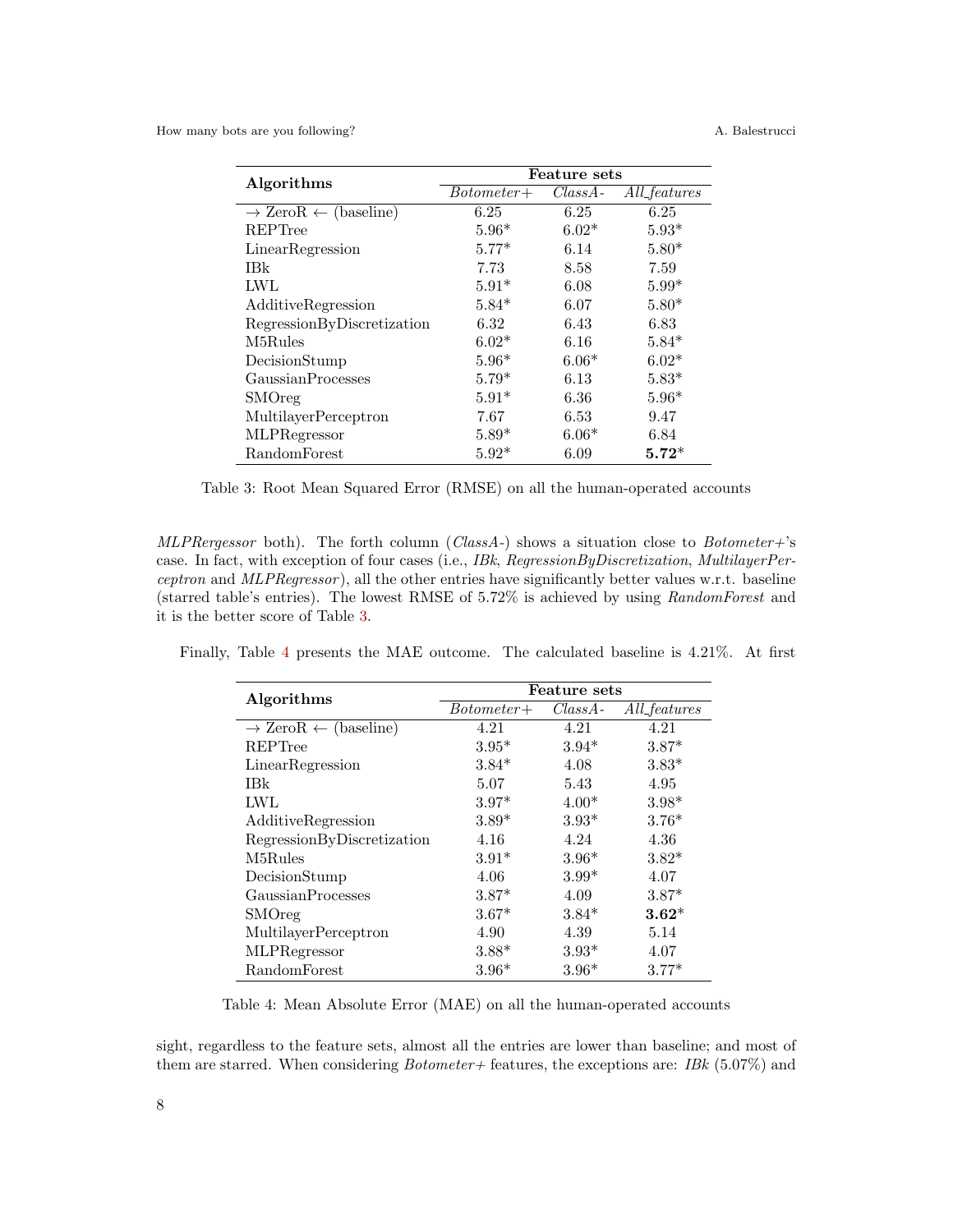MultilayerPerceptron (4.90%); RegressionByDiscretization (4.16%) and DecisionStump (4.06%) are not lower enough to gain the star. For *Botometer+*, the lowest MAE is 3.67% (the second better value) achieved by the model built by mean of SMOreg.

Similarly, when analyzing ClassA- features, the values higher than the baseline are: 5.43%  $(IBk)$ , 4.24% (RegressionByDiscretization) and 4.39% (MultilayerPerceptron). The remaining values are significantly lower than the one in the ZeroR's row but  $4.08\%$  (LinearRegression) and 4.09% (GaussianProcesses). Even in this case, the lowest score (3.84%) belongs to SMOreg. Like in the previous cases, even when all features are taken into account, almost all values are lower, not only compared to the baseline, but also compared (by row) to the values of the other two feature sets. The values overcoming the baseline are:  $5.14\%$  (*MultilayerPerceptron*), 4.95% (IBk) and 4.36% (RegressionByDiscretization). Except MLPRegressor and DecisionStump (both 4.07%), all the other entries have significantly better MAE values (starred). Once again, SMOreg outperforms other algorithms' scores for all features, with a MAE of 3.62%; the lowest in Table [4.](#page-7-0)

# <span id="page-8-0"></span>5 Discussion

It is possible to immediately notice that better results can be obtained when the full version of the dataset (all\_hums) is considered rather than *credulous-only*, in terms of both quantity (number of models with lower performance than the baseline) and quality (statistical significance of the values).

However, focusing on baseline values of each metric, the highest ones are observed in the version credulous-only. This is due to a higher distance between the real values (by credulous class attribute) and the average value calculated on them. The fact that *all hums's* baselines have lower values indicates a better closeness to the average value of not-credulous instances.

Considering the MAE metric, the model generated by the SMOreg algorithm is the most accurate, regardless of the dataset versions. This concordance is limited exclusively to the algorithm, as these performances have been obtained with two different feature sets: 4.32% by using Botometer+ for credulous-only version and 3.62% with All features for the All hums version.

But, considering the dataset with all instances, and looking the MAE's score obtained by SMOreg (using *Botometer+'s* features), we can see that the value is very similar  $(3.67\%$ , the second-best result). This 0,05% loss (3,62 vs 3,67) can still be overshadowed by the advantage of not having to calculate the ClassA- features (included in ALL features). Therefore, at least as far as MAE metrics are concerned, a representation in Botometer+ features combined with the use of the SMOreg algorithm can be considered the best choice.

Good performances are also achieved by the algorithms *LWL* and *RandomForest*, producing the models with the best RMSE in *credulous-only* and *all hums*, respectively. *DecisionStump* and *AdditiveRegression* produce good models too, and many times even with errors significantly lower than the baseline. As for the models generated through REPTree, LinearRegression, M5Rules, GaussianProcesses and MLPRegressor, it is possible to notice an inequality depending on the version of the dataset to which they are applied, proving more effective when used on the full version. Unfortunately, the use of IBk, RegressionByDiscetization and MultilayerPerceptron has not been profitable, regardless of both the set of used features and the version of the considered dataset.

In some cases, on the same algorithm, the score obtained by using *All features* is identical (or very similar) to the one in  $Class A$ - or  $Bottometer +$ . These situations occur when the algorithm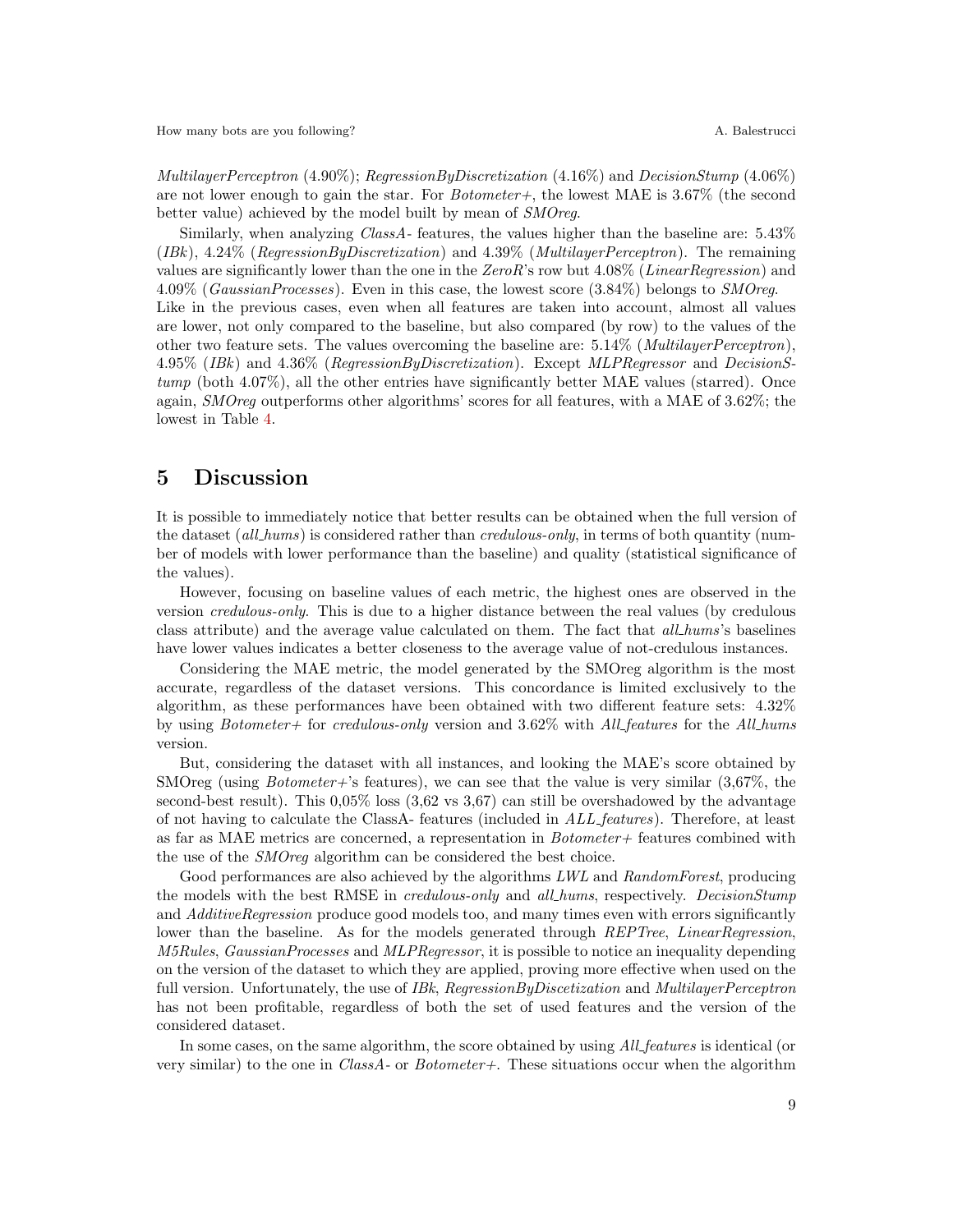prefers to consider the components of a certain feature set. Some examples are given by: DecisionStump in Tables [2](#page-6-1) and [1,](#page-5-2) GaussianProcesses in Table [4](#page-7-0) and REPTree in Table [1.](#page-5-2)

Further findings can be provided by studying, for each evaluation metric, to what extent the choice of a feature set (w.r.t. another one) can affect the overall performance. Regardless of the cost to calculate a feature set, the experimental results do not show a great disparity in preferring one feature set over another. Therefore, as far as the "MAE" is concerned, the previous assertion of preferring the Botometer+ functionalities remains valid.

On the contrary, considering RMSE, the situation is more complicated. The best values come from the use of two distinct feature sets: *ClasseA-* (*credulous-only*) and *All\_features* (*all\_hums*). By using a similar logic adopted for the MAE, it is possible to notice that, the second-best RMSE value for credulous-only is identical both for ClassA- and All features. Therefore, unlike MAE case, if we concern about the RMSE only, we can prefer All features, making the calculus of ClassA-'s features mandatory.

# <span id="page-9-0"></span>6 Conclusion

The recent literature shows a great deal of concern regarding the effectiveness of malicious bots and in their role to affect several domains (economics, politics, etc.). Not only as regards the spreading of fake news, but especially on their ability to interact with and deceive human users. In fact, the dissemination of low-credibility content is not only performed by social bots but also emphasized by genuine users by sharing it [\[16\]](#page-10-5).

In this work, we devote our attention to single out a method that enables us to quantify, as precisely as possible, the percentage of bots followed (bot-followees) by human operated accounts in Twitter. By mean of machine learning regression techniques, we derived predictive models. The experimentation has been conducted firstly by considering credulous users only (i.e., humans with high percentage of bots among their friends) and then on all the humanoperated accounts in the dataset.

For our experimentation we considered three feature sets, namely: Botometer+, ClassA- and their union *All features*. We recall that *Botometer+*'s features are obtained by using the related web-service, and for each user the following input is required: profile data, tweets, mentiontweets. The calculus of ClassA-'s features is less expensive because such features are derived by analyzing users' data profile only. The best regression model, obtained on the complete dataset trained with the SMOreg algorithm, achieves promising performances, in fact it shows a MAE of 3.62% by using the feature set All features and 3.67% with Botometer+'s features.

We think that having an estimate of how many bots a human account follows, can be a first step to the fact-checking of what people reads on their dashboards and from whom they are reading. Additionally, such approaches can help researchers and social media administrators to (i) identify potential targets of misinformation campaigns in advance and (ii) contributing to increase the usefulness, credibility and effectiveness of social media.

Further efforts have to be devoted to this research topic; as future work it can be interesting to focus on the nature and quality of the information that humans with a large percentage of bot-followees create and/or contribute to diffuse.

### References

<span id="page-9-1"></span>[1] David W Aha, Dennis Kibler, and Marc K Albert. Instance-based learning algorithms. Machine learning, 6(1):37–66, 1991.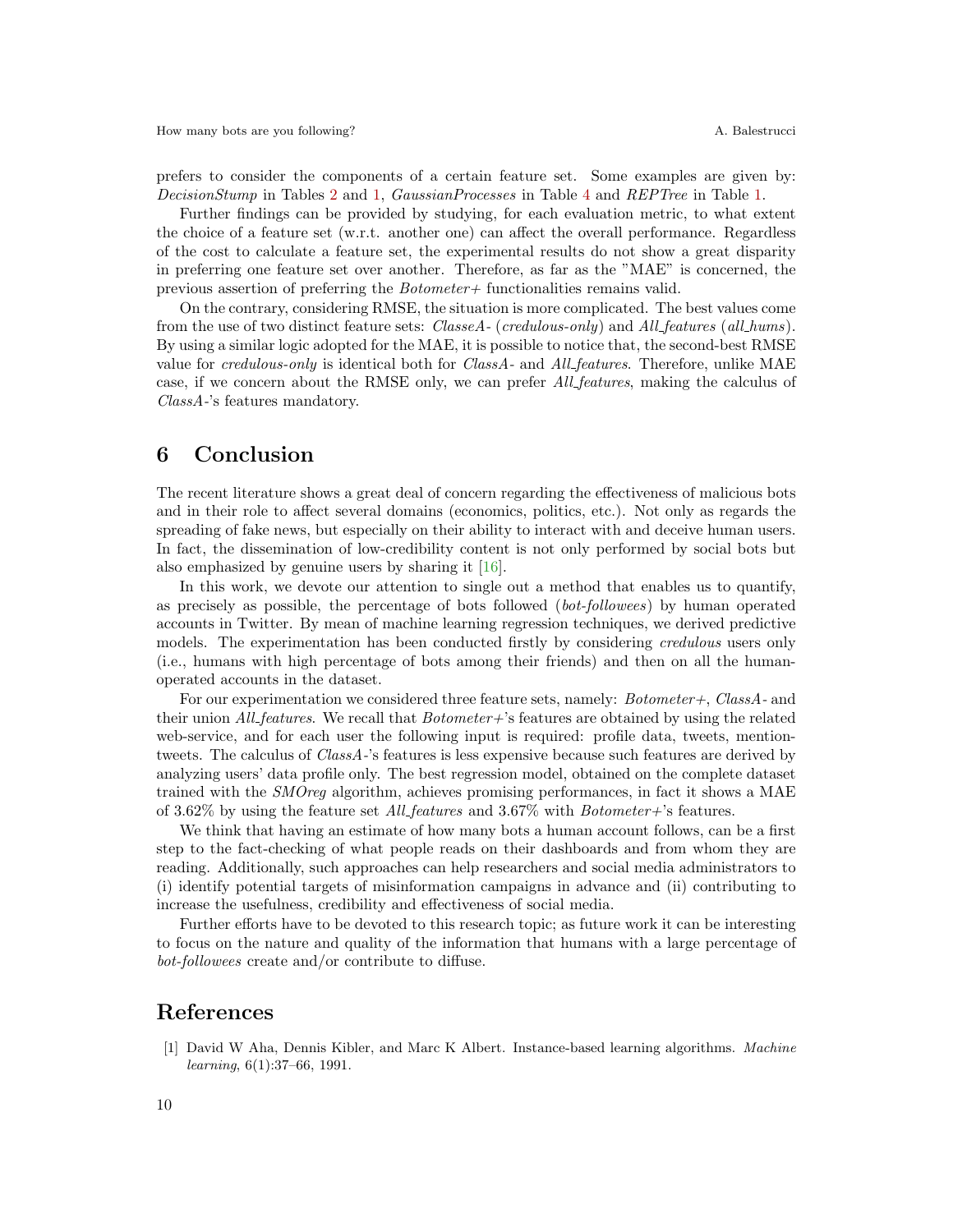- <span id="page-10-0"></span>[2] Shehu Amina, Raul Vera, Tooska Dargahi, and Ali Dehghantanha. A bibliometric analysis of botnet detection techniques. In Handbook of Big Data and IoT Security, pages 345–365. Springer, 2019.
- [3] Zeenab Aneez, Taberez Ahmed Neyazi, Antonis Kalogeropoulos, and Rasmus Kleis Nielsen. Reuters institute india digital news report. Reuters Institute for the Study of Journalism/India Digital News Report. Retrieved from https://reutersinstitute. politics. ox. ac. uk/sites/default/files/2019-03/India DNR FINAL. pdf on, 26:19, 2019.
- <span id="page-10-13"></span>[4] C. Atkeson, A. Moore, and S. Schaal. Locally weighted learning. AI Review, 1996.
- <span id="page-10-11"></span>[5] Marco Avvenuti, Salvatore Bellomo, Stefano Cresci, Mariantonietta Noemi La Polla, and Maurizio Tesconi. Hybrid crowdsensing: A novel paradigm to combine the strengths of opportunistic and participatory crowdsensing. In Proceedings of the 26th International Conference on World Wide Web Companion, Perth, Australia, April 3-7, 2017, pages 1413–1421, 2017.
- <span id="page-10-9"></span>[6] Alessandro Balestrucci, Rocco De Nicola, Omar Inverso, and Catia Trubiani. Identification of credulous users on twitter. In Proceedings of the 34th ACM/SIGAPP Symposium on Applied Computing, pages 2096–2103. ACM, 2019.
- <span id="page-10-6"></span>[7] Alessandro Balestrucci, Rocco De Nicola, Marinella Petrocchi, and Catia Trubiani. Do you really follow them? automatic detection of credulous twitter users.  $arXiv$  preprint  $arXiv:1909.03851$ . to appear in Proceedings of IDEAL 2019, 2019.
- <span id="page-10-2"></span>[8] Alessandro Bessi and Emilio Ferrara. Social bots distort the 2016 us presidential election online discussion. First Monday, 21(11-7), 2016.
- <span id="page-10-4"></span>[9] Samantha Bradshaw and Philip Howard. Troops, trolls and troublemakers: A global inventory of organized social media manipulation. Oxford Internet Institute, 2017.
- <span id="page-10-16"></span>[10] Leo Breiman. Random forests. Machine learning, 45(1):5–32, 2001.
- [11] Irene Costera Meijer and Tim Groot Kormelink. Checking, sharing, clicking and linking: Changing patterns of news use between 2004 and 2014. Digital Journalism, 3(5):664–679, 2015.
- <span id="page-10-7"></span>[12] Stefano Cresci, Roberto Di Pietro, Marinella Petrocchi, Angelo Spognardi, and Maurizio Tesconi. Fame for sale: Efficient detection of fake Twitter followers. *Decision Support Systems*, 80:56–71, 2015.
- <span id="page-10-10"></span>[13] Stefano Cresci, Roberto Di Pietro, Marinella Petrocchi, Angelo Spognardi, and Maurizio Tesconi. The paradigm-shift of social spambots: Evidence, theories, and tools for the arms race. In Proceedings of the 26th International Conference on World Wide Web Companion, Perth, Australia, April 3-7, 2017, pages 963–972, 2017.
- <span id="page-10-1"></span>[14] Florian Daniel, Cinzia Cappiello, and Boualem Benatallah. Bots acting like humans: understanding and preventing harm. IEEE Internet Computing, 23(2):40–49, 2019.
- <span id="page-10-8"></span>[15] Clayton Allen Davis, Onur Varol, Emilio Ferrara, Alessandro Flammini, and Filippo Menczer. Botornot: A system to evaluate social bots. In Proceedings of the 25th International Conference Companion on World Wide Web, pages 273–274. International World Wide Web Conferences Steering Committee, 2016.
- <span id="page-10-5"></span>[16] Phillip George Efthimion, Scott Payne, and Nicholas Proferes. Supervised machine learning bot detection techniques to identify social twitter bots. *SMU Data Science Review*, 1(2):5, 2018.
- <span id="page-10-3"></span>[17] Emilio Ferrara. Disinformation and social bot operations in the run up to the 2017 french presidential election. First Monday, 22(8), 2017.
- [18] Emilio Ferrara, Onur Varol, Clayton Davis, Filippo Menczer, and Alessandro Flammini. The rise of social bots. Communications of the ACM, 59(7):96–104, 2016.
- <span id="page-10-15"></span>[19] Eibe Frank and Remco R Bouckaert. Conditional density estimation with class probability estimators. In Asian Conference on Machine Learning, pages 65–81. Springer, 2009.
- <span id="page-10-14"></span>[20] J.H. Friedman. Stochastic gradient boosting. Technical report, Stanford University, 1999.
- <span id="page-10-12"></span>[21] Mark Hall, Eibe Frank, Geoffrey Holmes, Bernhard Pfahringer, Peter Reutemann, and Ian H Witten. The weka data mining software: an update. ACM SIGKDD explorations newsletter,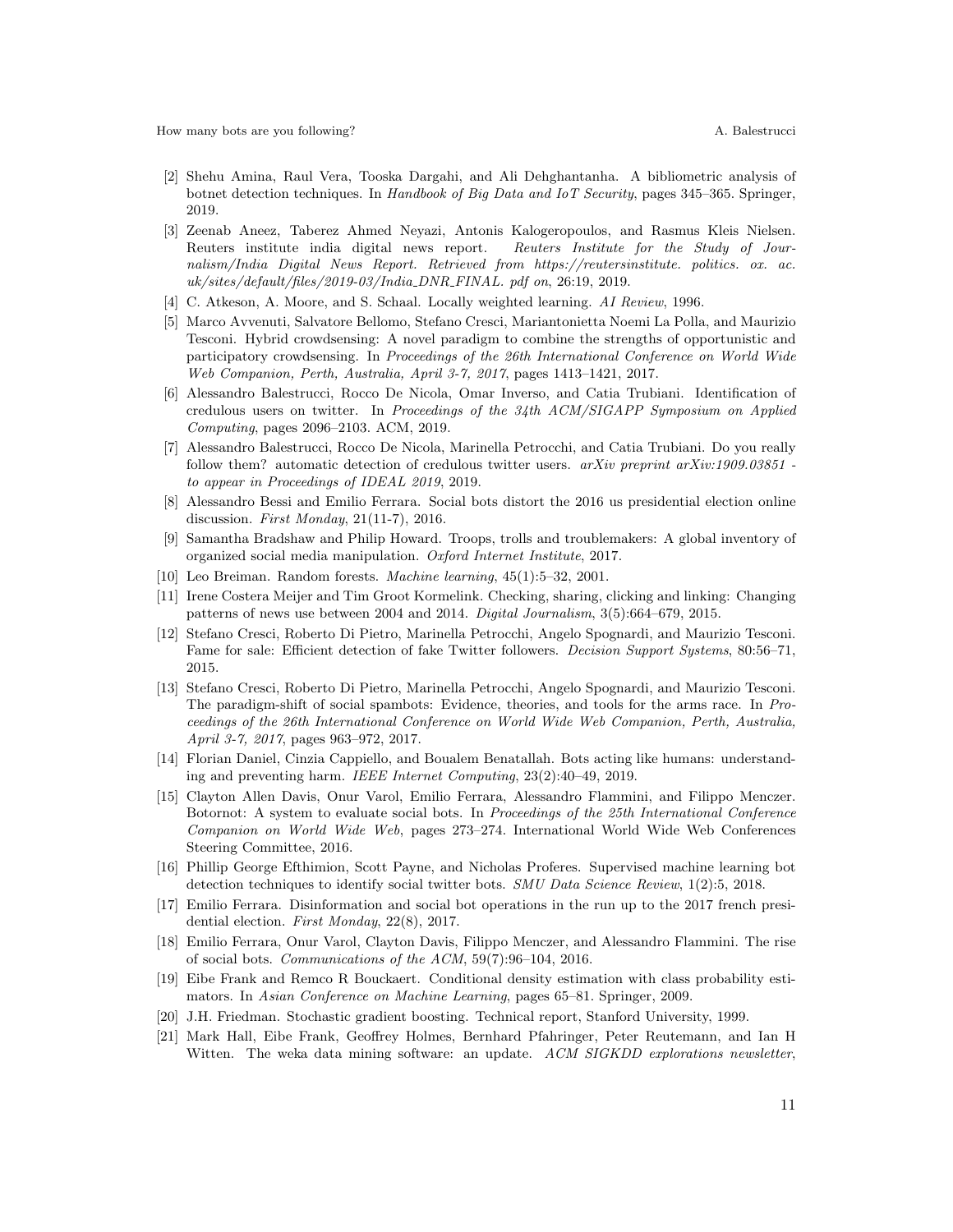11(1):10–18, 2009.

- <span id="page-11-3"></span>[22] Philip N Howard and Bence Kollanyi. Bots,# strongerin, and# brexit: computational propaganda during the uk-eu referendum. Available at SSRN 2798311, 2016.
- <span id="page-11-18"></span>[23] Henry Hsu and Peter A Lachenbruch. Paired t test. Wiley encyclopedia of clinical trials, pages 1–3, 2007.
- <span id="page-11-13"></span>[24] Wayne Iba and Pat Langley. Induction of one-level decision trees. In Machine Learning Proceedings 1992, pages 233–240. Elsevier, 1992.
- <span id="page-11-2"></span>[25] Tobias R Keller and Ulrike Klinger. Social bots in election campaigns: Theoretical, empirical, and methodological implications. Political Communication, 36(1):171–189, 2019.
- <span id="page-11-4"></span>[26] David Kempe, Jon Kleinberg, and Eva Tardos. Maximizing the spread of influence through a ´ social network. In Proceedings of the ninth ACM SIGKDD international conference on Knowledge discovery and data mining, pages 137–146. ACM, 2003.
- [27] David MJ Lazer, Matthew A Baum, Yochai Benkler, Adam J Berinsky, Kelly M Greenhill, Filippo Menczer, Miriam J Metzger, Brendan Nyhan, Gordon Pennycook, David Rothschild, et al. The science of fake news. Science, 359(6380):1094-1096, 2018.
- <span id="page-11-11"></span>[28] Saskia Le Cessie and Johannes C Van Houwelingen. Ridge estimators in logistic regression. Journal of the Royal Statistical Society: Series C (Applied Statistics), 41(1):191–201, 1992.
- <span id="page-11-9"></span>[29] S Li and ATS Ho. Hiding information in a digital environment. Publication No. WO/2016/075459, International Application No. PCT/GB2015/053412, GB application filed on 11th November, 2014.
- <span id="page-11-14"></span>[30] David J.C. Mackay. Introduction to gaussian processes, 1998.
- <span id="page-11-6"></span>[31] Silvia Mitter, Claudia Wagner, and Markus Strohmaier. A categorization scheme for socialbot attacks in online social networks. arXiv preprint arXiv:1402.6288, 2014.
- <span id="page-11-5"></span>[32] Jojo Moolayil, Moolayil, and Suresh John. Learn Keras for Deep Neural Networks. Springer, 2019.
- <span id="page-11-0"></span>[33] Atif Mushtaq, Todd Rosenberry, Ashar Aziz, and Ali Islam. Distributed systems and methods for automatically detecting unknown bots and botnets, February 5 2019. US Patent 10,200,384.
- [34] Nic Newman, Richard Fletcher, Antonis Kalogeropoulos, David Levy, and Rasmus Kleis Nielsen. Reuters institute digital news report 2017. Reuters Institute for the Study of Journalism, 2017.
- [35] Nic Newman, Richard Fletcher, Antonis Kalogeropoulos, David AL Levy, and Rasmus-Kleis Nielsen. Digital news report 2016. Reuters Institute for the study of Journalism, 2016.
- <span id="page-11-16"></span>[36] Sankar K Pal and Sushmita Mitra. Multilayer perceptron, fuzzy sets, and classification. IEEE Transactions on neural networks, 3(5):683–697, 1992.
- <span id="page-11-10"></span>[37] J. Ross Quinlan. Simplifying decision trees. International Journal of Human-Computer Studies, 27(3):221–234, 1987.
- <span id="page-11-12"></span>[38] Ross J. Quinlan. Learning with continuous classes. In 5th Australian Joint Conference on Artificial Intelligence, pages 343–348, Singapore, 1992. World Scientific.
- <span id="page-11-8"></span>[39] Christopher Sandy, Patrice Rusconi, and Shujun Li. Can humans detect the authenticity of social media accounts? on the impact of verbal and non-verbal cues on credibility judgements of twitter profiles. In 2017 3rd IEEE International Conference on Cybernetics (CYBCONF), pages 1-8. IEEE, 2017.
- <span id="page-11-1"></span>[40] Saiph Savage, Andres Monroy-Hernandez, and Tobias Höllerer. Botivist: Calling volunteers to action using online bots. In CSCW. ACM, 2016.
- <span id="page-11-17"></span>[41] David Scuse and Peter Reutemann. Weka experimenter tutorial for version 3-5-5. University of Waikato, 2007.
- <span id="page-11-7"></span>[42] Tracy Jia Shen, Robert Cowell, Aditi Gupta, Thai Le, Amulya Yadav, and Dongwon Lee. How gullible are you?: Predicting susceptibility to fake news. In *Proceedings of the 11th ACM Confer*ence on Web Science, WebSci 2019, Boston, MA, USA, June 30 - July 03, 2019, pages 287–288, 2019.
- <span id="page-11-15"></span>[43] S.K. Shevade, S.S. Keerthi, C. Bhattacharyya, and K.R.K. Murthy. Improvements to the smo algorithm for svm regression. In IEEE Transactions on Neural Networks, 1999.